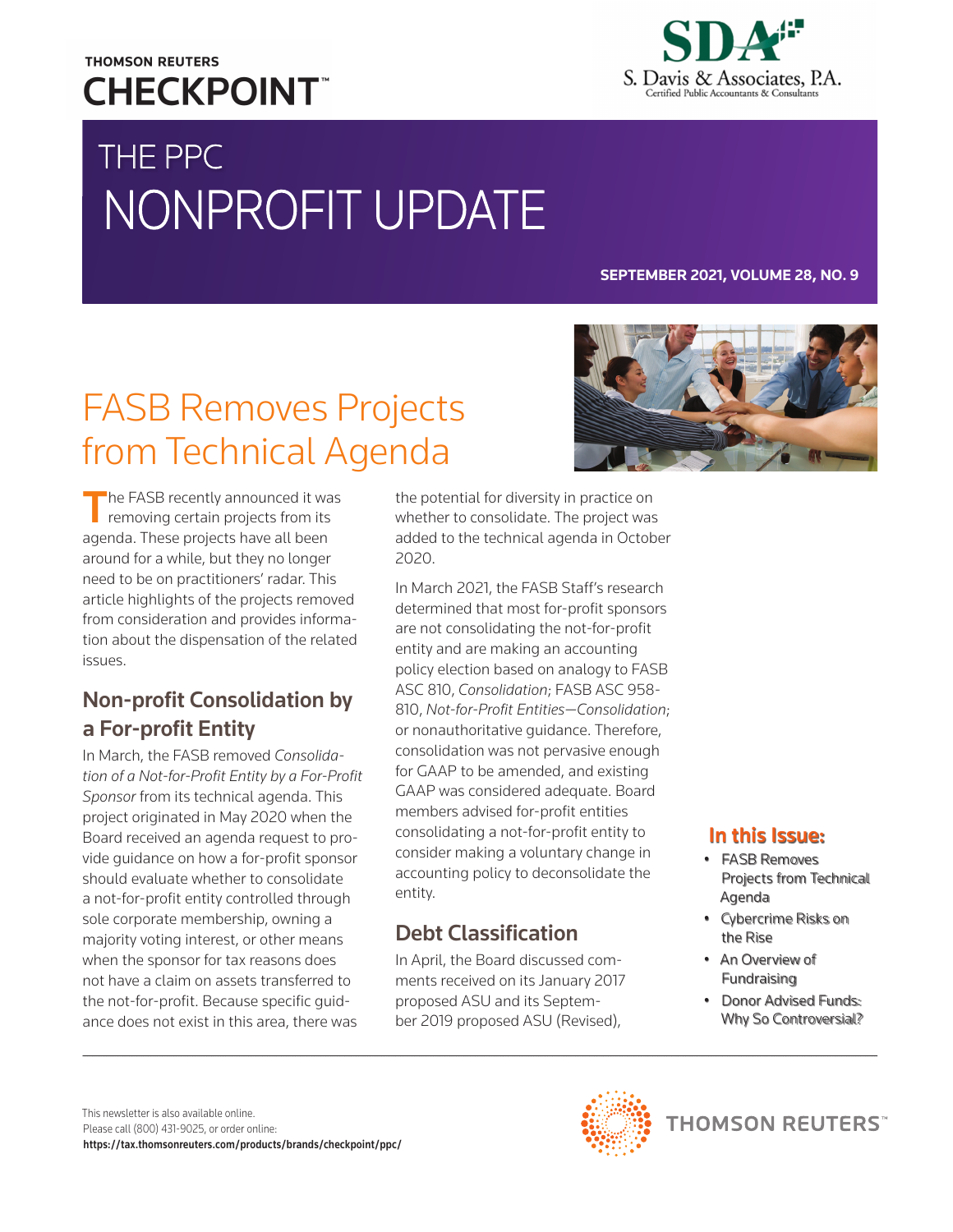*Debt (Topic 470): Simplifying the Classification of Debt in a Classified Balance Sheet (Current versus Noncurrent)*. The Board removed this project from its technical agenda after concluding that the implementation costs would outweigh any potential benefits.

The IASB issued *Classification of Liabilities as Current or Non-current* in January 2020, which clarifies existing guidance on classification of debt and other financial liabilities in certain circumstances. The FASB will determine if a more comprehensive project on current versus noncurrent classification of all liabilities is needed so there is more consistency in balance sheet classification between FASB and IASB standards.

#### Inventory Disclosure Rules

In July, the FASB decided to remove from its technical agenda proposed ASU, *Inventory (Topic 330): Disclosure Framework—Changes to the Disclosure Requirements for Inventory*. This proposed ASU was issued in January 2017 to consider whether additional quantitative and qualitative inventory disclosures were needed. Most of the existing inventory disclosure requirements were established in 1953 by ARB 43, and other disclosure requirements specific to certain industries have developed over the years. In 2017, half of those that provided comments on the proposed ASU raised concerns about the proposed new disclosures. The FASB staff conducted additional outreach and research on this project since 2017 but has now decided to drop it.

#### What's Up Next?

After formally removing these projects, the FASB is beginning a new agenda consultation process. The Board will formally evaluate whether an item should be added to its agenda based on whether there is an identifiable and pervasive need to improve GAAP, there are technically feasible solutions whose perceived benefits likely justify the costs of changing, and the issue has an identifiable scope.

• • •

## Cybercrime Risks on the Rise

vbersecurity is not a new issue for nonprofit organizations. The COVID-19 pandemic has also lead to more cybercrime risks along with economic devastation and increased pressures on the health and welfare of employees. Remote work, increased use of online

transactions, and new types of sensitive personal health information all create new challenges.

There is a significant increase in media coverage of organizations that are victims of cyber-incidents and security breaches that has made this topic more top of mind for management and board members. Smaller organizations with less sophisticated systems and security controls are becoming a more common target.

There are more incidents of deliberate cyberattacks on information systems from outside organizations. Cybercriminals are becoming more sophisticated and using newer technologies. There are also increases in security breaches and misuse of organizations' data from within, both intentional and accidental, by employees and suppliers.

Unfortunately, the risks of data breaches are high. They can cause serious harm to the organization, including increased expenses, legal liability, regulatory fines, reputational damage, inability to operate for a period of time, and loss of funding. There is also personal risk to those individuals whose personal data is compromised because of the organization's actions or failures to act.

Included herein are a few types of cybercrime that are potential high-risk areas for nonprofit organizations and suggestions for accountants to help clients prevent an attack.

#### Stealing Sensitive Information

Organizations are at risk when storing and transferring confidential data about employees, donors, customers, and volunteers. Examples of individuals' personally identifiable information (PII) that is protected by law includes social security numbers, addresses, employee records, and financial account numbers. If there is a data breach, this information can be exposed and used by hackers to commit identity theft or sold to others. Organizations that outsource functions to third parties or use cloud-based services may face additional risks to their PII data they cannot directly control.

#### Hacking Websites or Computer **Networks**

Nonprofit organizations use their websites to conduct e-commerce, including special event registrations and processing donations online. Scammers use different types of *malware* to attack organizations' hardware or encrypt files to prevent them from accessing their own systems and data unless they pay 'ransom' to restore them. If cybercriminals hack an organization's website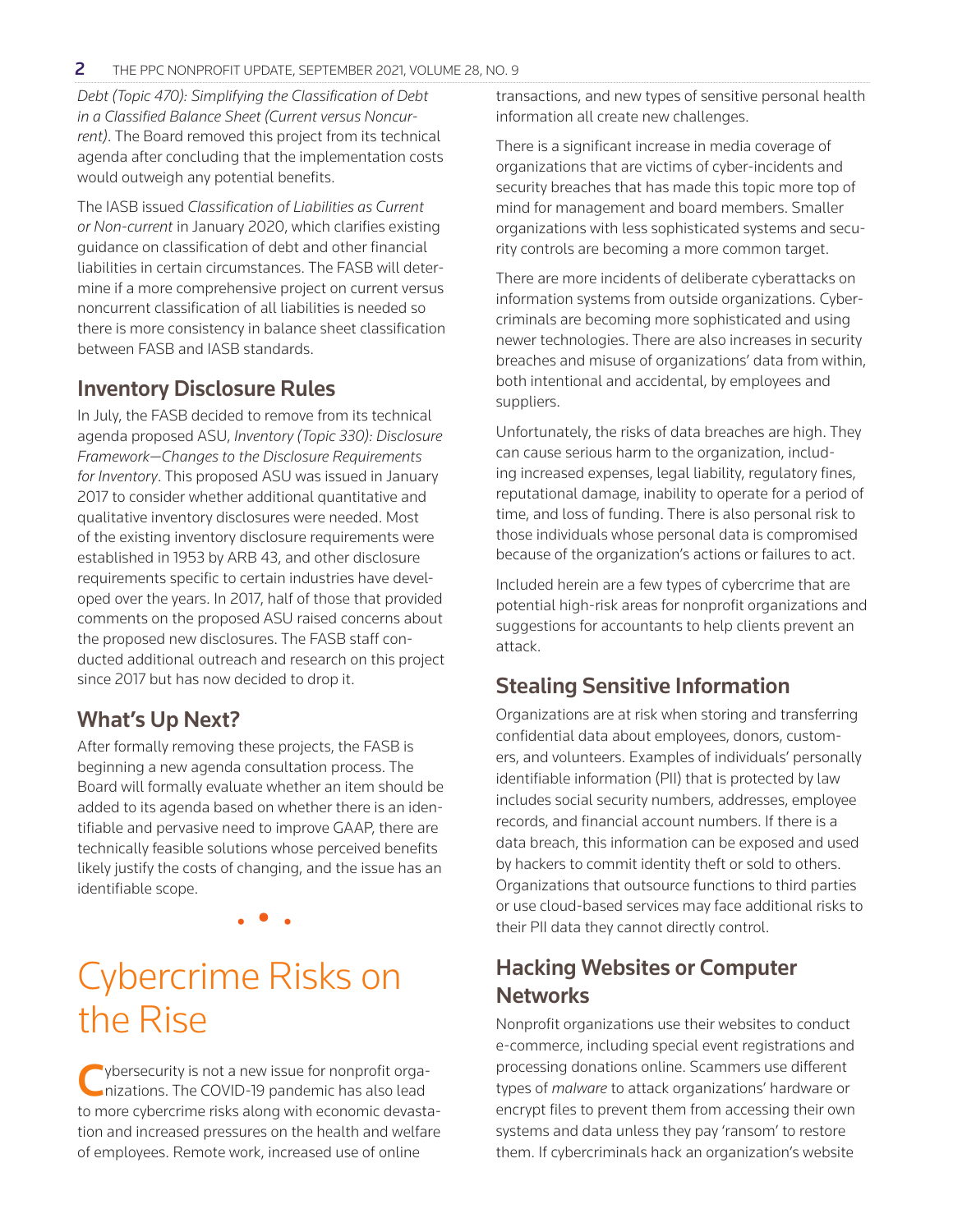and systems, customers and donors who become aware of it or whose confidential information is compromised can lose confidence in the organization's systems and controls and no longer support them.

#### Compromising Emails

Online scammers use emails to obtain information and steal money. *Phishing* is an email that appears to be from a legitimate sender requesting private information or directing the reader to click on a link or open an attachment to gain access to their computer or network. There have been cases of criminals emailing organizations' human resource departments asking for confidential information about employees (name, address, birth dates, social security numbers, bank account numbers, salary information, etc.). The scammers steal the data and can use it inappropriately or hold the organization ransom, demanding money in exchange for the data being returned to the organization and not published. Data can be lost forever to the organization, or it may have to be reconstructed and reentered into systems.

Another common email fraud involves scammers pretending to be an officer, vendor, or attorney of the organization and emailing employees requesting money be wired to them. These emails look legitimate and can result in large financial losses if employees unwittingly respond to them.

Included herein are some basic safeguards and controls that nonprofit organizations should consider having in place to protect themselves from cyberattacks.

#### Employee Awareness

Organizations should proactively safeguard their information. Access to confidential information must be protected using quality passwords and limiting access only to certain authorized employees. Employees' use of mobile phones and social media increases risks to the organization's data. Desktops, laptops, and mobile devices must not compromise network security and need to be protected from theft and damage. It is critical for organizations to train all personnel on the cybersecurity risks and types of breaches, how to protect confidential data, handle records in both digital and paper form, and keep devices secure.

#### Risk Assessment

Security of systems and data is no longer the sole responsibility of the IT department or chief information officer. Management and board members need to

discuss and evaluate the nature of risks their organizations are exposed to across the cybersecurity spectrum, along with ways to address them. This includes being aware of the operational, legal, and regulatory exposures, thinking through the specific risks related to the organization's data, its storage, the IT infrastructure, and system integrity. Regulations and laws at federal, state, and local levels are changing and becoming more stringent. Board members are facing more questions about cybersecurity from the organization's customers, donors, and regulators, and they must educate themselves beyond a basic understanding.

### Investment in Cybersecurity

Based on their risk assessment, nonprofit management and board members should assess the need to make additional investments in their basic system security and controls. Investment goes beyond hardware and software and must include human and organizational considerations. Organizations that use cloud-based computing must have additional controls in place that are continually monitored.

#### Incident Management and Response

Despite planning, most cybersecurity experts say some form of data breach is likely going to happen to every organization at some point in time. Organizations need to have processes and procedures in place and a communication plan ready for how they would respond quickly to a cyber incident, to minimize their financial and reputational losses and any damage to their donors and employees.

Accountants and consultants can provide valuable advice to organizations on how to better manage cybersecurity risks by identifying security gaps and reducing opportunities. An organization's external auditor can objectively assess internal controls over cyber-security while internal auditors can provide additional resources and assurance.

#### Practical Consideration:

The AICPA has a Cybersecurity Resource Center with resources to help organizations and CPA firms assess risks. www.aicpa.org/ interestareas/frc/assuranceadvisoryservices/ cyber-security-resource-center.html

• • •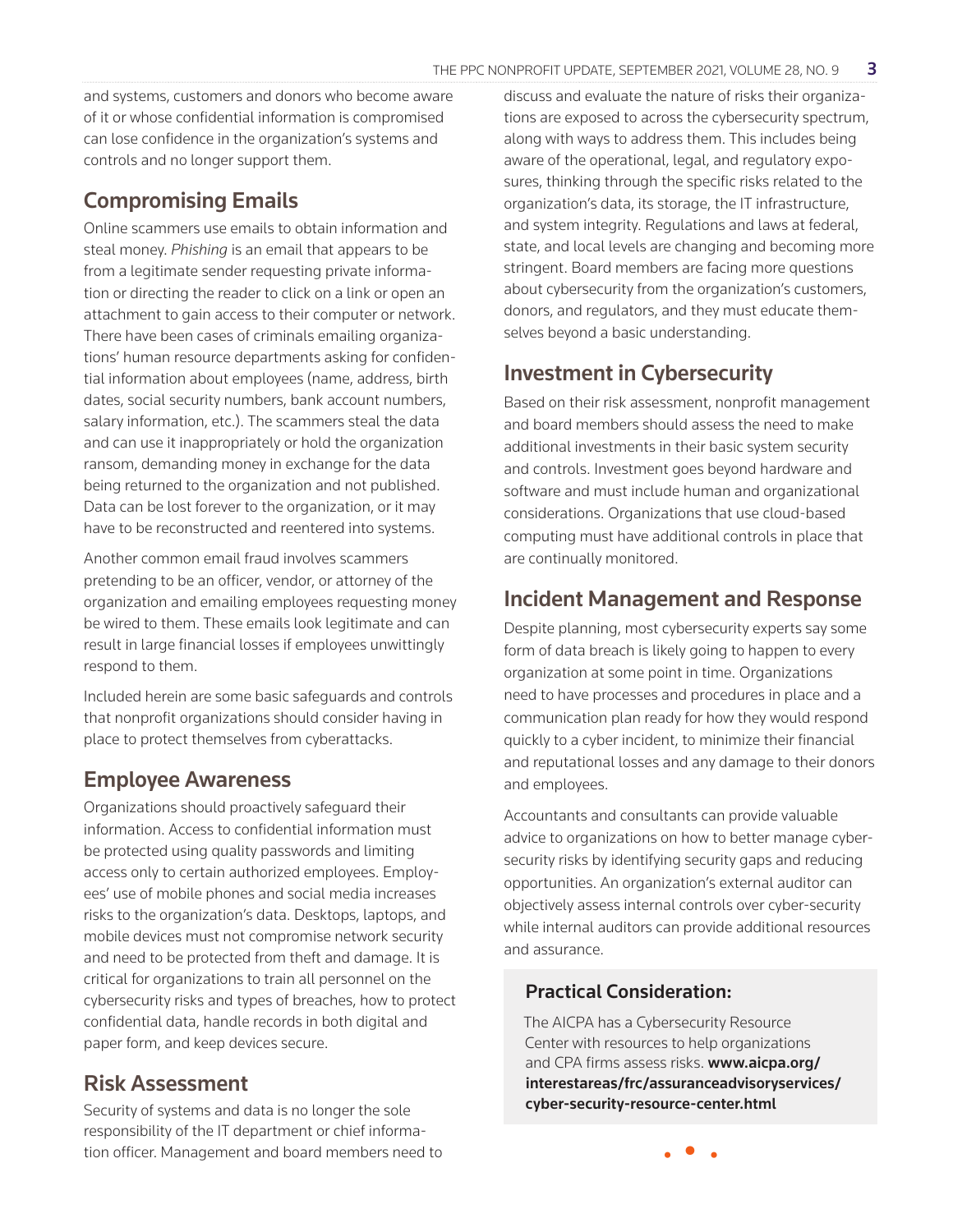## An Overview of Fundraising

The COVID-19 pandemic has caused an increased demand for the services of nonprofit organizations while creating multiple challenges, including teleworking, decreased donations, and the inability to conduct certain revenue-generating programmatic activities. However, with the return to some resemblance of normal appearing likely in early 2022, organizations are now beginning to plan in-person fundraising events.

Appropriately designed fundraising events can raise donation income and create positive publicity for, and awareness of, the organization's mission. However, if not designed carefully, they could create unrelated business income, donor acknowledgment penalties, and confusion over the value of goods and services provided at the event.

Common fundraising events include annual celebrations, gala dinners, silent auctions, concerts, and games of skill such as golf tournaments. Typically, these events avoid classification as unrelated business income because they are not regularly carried on. Therefore, an organization that conducts multiple fundraising events in a year will often vary the type of event, perhaps holding one golf event, one banquet, and one silent auction. Events such as a Walk-a-Thon or crowdfunding that solely generate charitable donations and do not provide goods or services with more than token value in return are not considered to be fundraising events reportable on IRS Form 990 Schedule G.

Good recordkeeping is essential for organizations to report the fundraising activity accurately. An organization that earns more than \$15,000 from fundraising events must disclose details for its two largest events over \$5,000 and provide combined details for all its other events with gross receipts over \$5,000 each. If the organization is exempt from income tax under IRC Sec. 501(c)(3), it must notify its donors, contemporaneously and in writing, of the fair market value of any goods and services provided. All of the organization's donors who give more than \$250 must be provided with a contemporaneous written acknowledgment, or the donor risks having the charitable donation deduction denied. However, for donations with a *quid pro quo* element where goods and services are provided in connection with the donation, the written acknowledgment threshold is only

\$75. Organizations that fail to provide such a written disclosure can be penalized up to \$5,000 per event. "Contemporaneous" for this purpose means that the donee must provide the written acknowledgment before the due date of the donor's tax return.

A written acknowledgment must explicitly state the value of goods and services provided as a return benefit, even if that value is zero. The acknowledgment may disregard token return benefits if the fair market value of the items is 2% or less of the payment (not to exceed \$113 in 2021) or if they consist of low-cost items with the donee's logo that cost less than \$11.30 (in 2021). Sponsor recognition that lacks any element of advertising is not considered a return benefit and has no fair market value.

Auctions consist of two transactions that must be accounted for separately. In the first transaction, a donor gives a noncash item. The organization recognizes donation revenue and temporarily holds the asset in inventory. In the second transaction, it sells that item of inventory for cash. The donor in the first transaction has made a donation. The buyer in the second transaction has not made a donation unless the buyer had charitable intentions and paid more for the item than its fair market value. Even then, only the excess portion of the payment over the item's fair market value can be treated as a donation.

Organizations conducting fundraising events need to keep track of the following:

- Gross Receipts: Total event funds received from all sources, including ticket sales, contributions, sponsorships, auction proceeds, and proceeds from the sale of goods or services.
- **•** Contributions: The portion of gross receipts that exceeds the fair market value of goods and services provided.
- **C** *Gross Income:* The portion of gross receipts that represents the fair market value of goods and services provided to event participants, including auction items purchased, cash and noncash prizes, food, beverages, and entertainment.
- **•** *Direct Expenses: Expenses reportable on Schedule G* Part II that relate to hosting the event and providing the benefits, including cost of goods sold, catering fees, food, beverages, golf course fees, prizes, facility rental, and entertainment.
- **•** *Indirect Expenses:* Expenses reportable on Form 990 Part IX column (D) that relate to the cost of getting people to attend the event and make donations,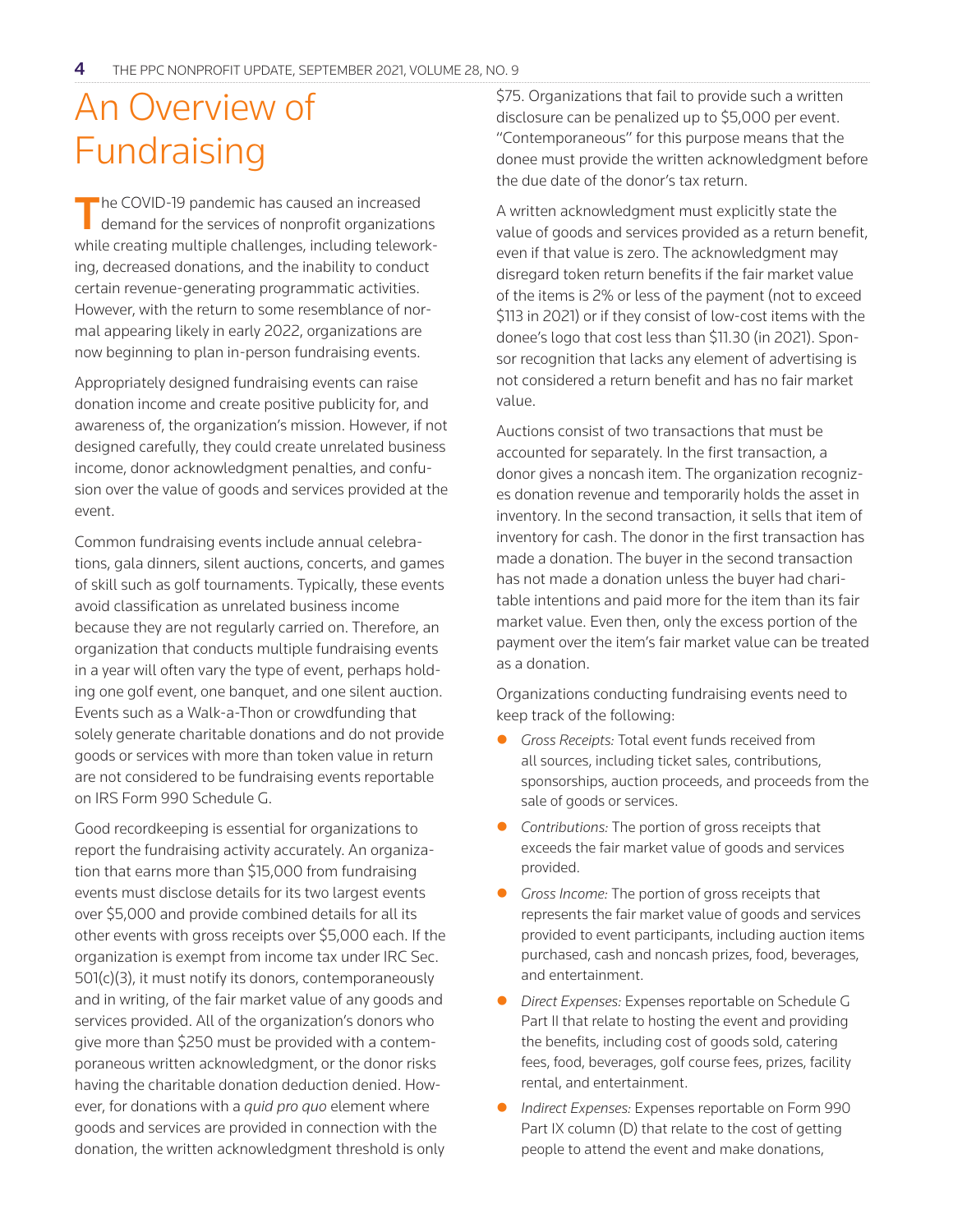including maintaining mailing lists, soliciting donors and sponsors, advertising, and engaging a professional fundraiser.

Games of chance such as bingo, casino nights, sweepstakes, scratch-offs, and raffles are disclosed separately from other fundraising activities. Gaming can result in unrelated business income unless it is not regularly carried on, is conducted by volunteers, or is in furtherance of the organization's social or recreational mission. Individuals who participate in games of chance have not made a charitable donation and should not be provided with a written acknowledgment. Win or lose, the value of participating in the game is considered equal to the amount of the wager. Additional reporting requirements, including backup withholding, may exist when prizes are awarded. Organizations conducting a gaming event should consult IRS Pub 3079, "Tax-Exempt Organizations and Gaming," for further details.

In addition to federal reporting and disclosure requirements, organizations must comply with state laws and regulations, particularly with regard to soliciting charitable donations and conducting gaming events. Some states require additional disclosures when a professional fundraiser is used.

#### Practical Consideration:

Fundraising events may soon be a welcome attraction for people venturing out after months of quarantine. Close coordination between a nonprofit's marketing, fundraising, and accounting departments can make the reporting burden manageable.

## Donor Advised Funds: Why So Controversial?

• • •

donor advised fund (DAF) is designed to allow donors to contribute cash, securities, or other assets to an investment account and take an immediate tax deduction. The funds are held by a sponsoring charitable organization, often a community trust, and the donor/advisor is given advisory privileges over how the charitable funds are to be disbursed to recipient charities. The donation is irrevocable, and the sponsoring

charity has complete discretion over how to invest and distribute the funds. Any recommendations the donor/ advisor makes about investing or grantmaking are *not* legally binding. However, most sponsoring charities will follow the donor/advisor's recommendations to maintain a good relationship.

DAFs appeal to individuals who want to get an immediate tax deduction but who haven't decided which recipient charities to support, who want to see the funds grow tax-free while creating a legacy for future giving, or who lack the means to afford the administrative costs of a private foundation. Donors may prefer a DAF to a private foundation for several reasons:

- The accounting and legal fees to create and maintain a DAF are lower,
- The charitable donation deduction limitations are higher,
- $\bullet$  The donor/advisor is not responsible for confirming that the recipients are qualified charitable organizations,
- The donor/advisor does not have to keep track of gift acknowledgements from multiple recipients,
- There is no excise tax on investment income,
- There are no minimum required payouts,
- Donor/advisors can front-load several years worth of donations to maximize their itemized deductions,
- Donor/advisors remain anonymous with respect to the recipient charities, and
- $\bullet$  A DAF can facilitate a large charitable donation that would jeopardize the recipient charity's public support status if the donor gave it directly.

DAF resources may not be directed to fulfill a donor/ advisor's personal pledge, used in a way that results in more than incidental personal benefit to the donor/ advisor such as tuition or entertainment, or directed to a private foundation or noncharitable organization.

In recent years, for-profit financial investment firms have created sponsoring charities to accept and manage DAF accounts. The sponsoring charity usually hires the investment firm to manage the DAF accounts' investments. As a result, the sponsoring charity has an incentive to accumulate funds in the DAF account rather than distribute them to recipient charities. DAFs have also been criticized for investing in businesses owned by the donor/advisor or funding administrative items that benefit the donor/advisor.